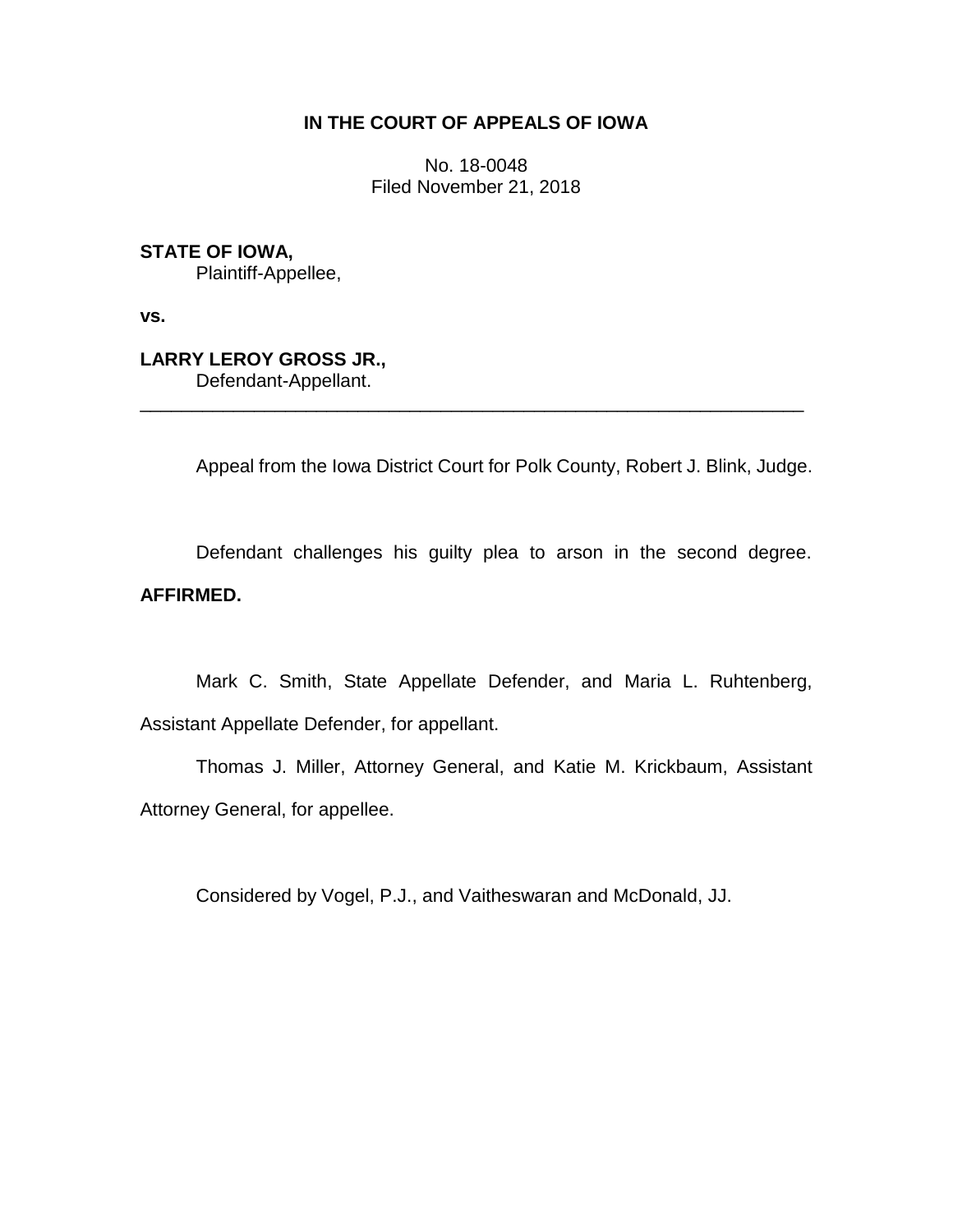## **McDONALD, Judge.**

Defendant Larry Gross Jr. pleaded guilty to arson in the second degree, in violation of Iowa Code sections 712.1 and 712.3 (2017). In this direct appeal, Gross contends his guilty plea lacked a factual basis and his conviction must be vacated.

The defendant failed to challenge his guilty plea in the district court by filing a motion in arrest of judgment. "Generally, a defendant's failure to file a motion in arrest of judgment bars a direct appeal of [a guilty plea]." *State v. Hopwood*, No. 13-1480, 2014 WL 5476008, at \*1 (Iowa Ct. App. Oct. 29, 2014); *accord* Iowa R. Crim. P. 2.8(2)(d) ("The court shall inform the defendant that any challenges to a plea of guilty based on alleged defects in the plea proceedings must be raised in a motion in arrest of judgment and that failure to so raise such challenges shall preclude the right to assert them on appeal."). However, a defendant can challenge a guilty plea indirectly "if the failure to file a motion in arrest of judgment resulted from ineffective assistance of counsel." *Hopwood*, 2014 WL 5476008, at \*1*; accord Rhoades v. State*, 848 N.W.2d 22, 28 (Iowa 2014) ("[A] defendant may attack his or her guilty plea on the ground the defendant did not receive effective assistance of counsel as required under the Sixth Amendment to the United States Constitution because there was no factual basis to support the defendant's guilty plea.").

Because Gross failed to file a motion in arrest of judgment to challenge his guilty plea, his claim is necessarily asserted within the ineffective-assistance framework. Although a claim of ineffective assistance of counsel is frequently categorized as an exception to our error preservation rules, that categorization is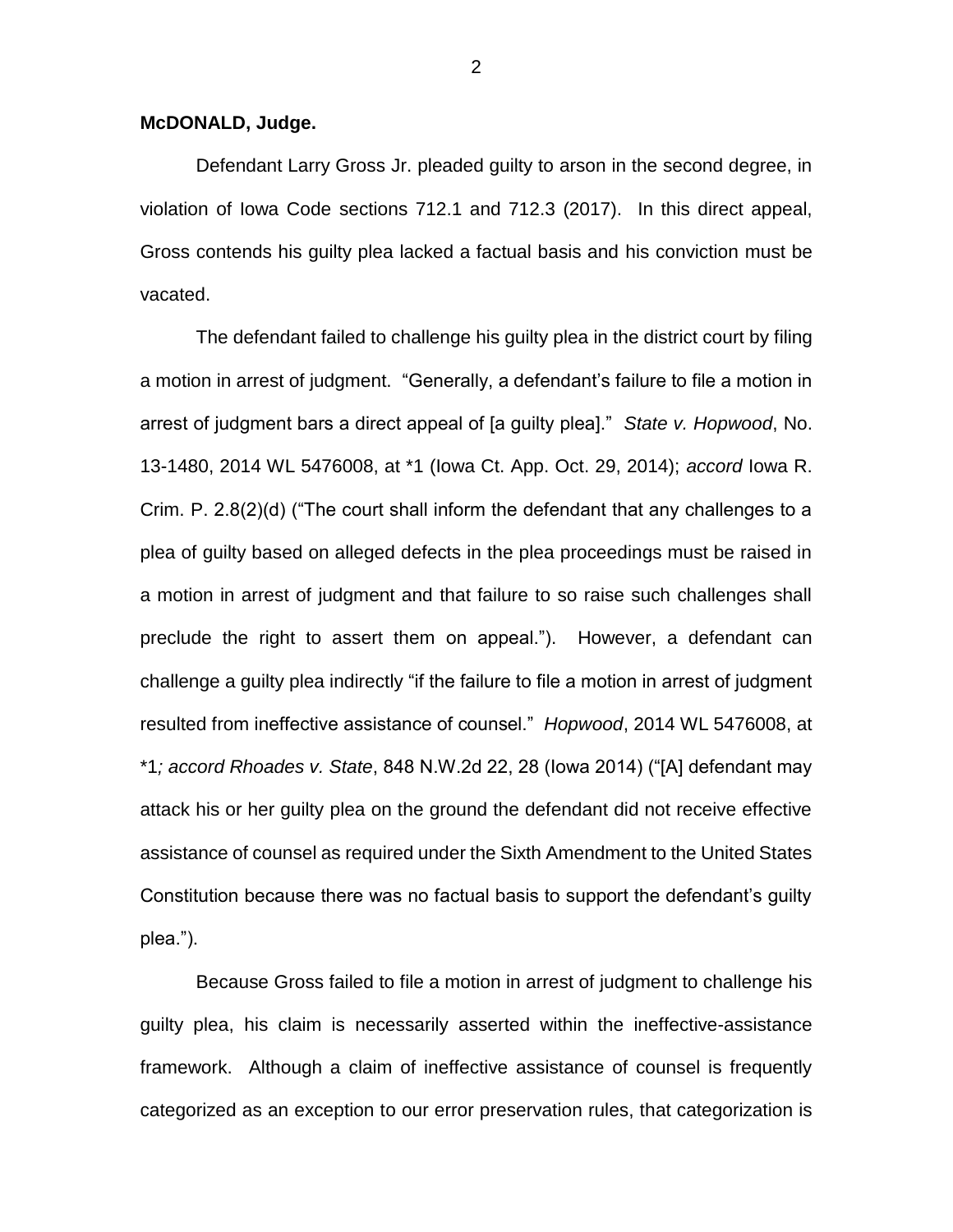not entirely accurate. "Ineffective assistance of counsel . . . is a stand-alone constitutional claim attacking the performance of a criminal defendant's counsel." *State v. Johnson*, 416 P.3d 443, 451 (Utah 2017). "While such a claim necessarily requires the court to look at the substantive issue the defendant argues his counsel should have raised, and whether the substantive issue had any merit, the substantive issue is only viewed through the lens of counsel's performance." *Id.*

Typically, this court, as a court of error correction, would not address a claim not presented to the district court or an error not preserved in the district court. *See* Iowa Code § 602.5103(1) (providing the court of appeals "constitutes a court for the correction of errors at law"); *Meier v. Senecaut*, 641 N.W.2d 532, 537 (Iowa 2002) ("It is a fundamental doctrine of appellate review that issues must ordinarily be both raised and decided by the district court before we will decide them on appeal."). However, the Code specifically authorizes appellate courts to address a claim of ineffective assistance of counsel on direct appeal from criminal proceedings. *See* Iowa Code § 814.7(2) ("A party may, but is not required to, raise an ineffective assistance claim on direct appeal from the criminal proceedings if the party has reasonable grounds to believe that the record is adequate to address the claim on direct appeal."). Because the Code authorizes our review of a constitutional claim of ineffective assistance of counsel on direct appeal from a criminal proceeding, we proceed to the merits.

"In order to succeed on a claim of ineffective assistance of counsel, a defendant must prove: (1) counsel failed to perform an essential duty; and (2) prejudice resulted." *State v. Maxwell*, 743 N.W.2d 185, 195 (Iowa 2008) (citing *Strickland v. Washington*, 466 U.S. 668, 687 (1984)); *accord Jones v. State*, 545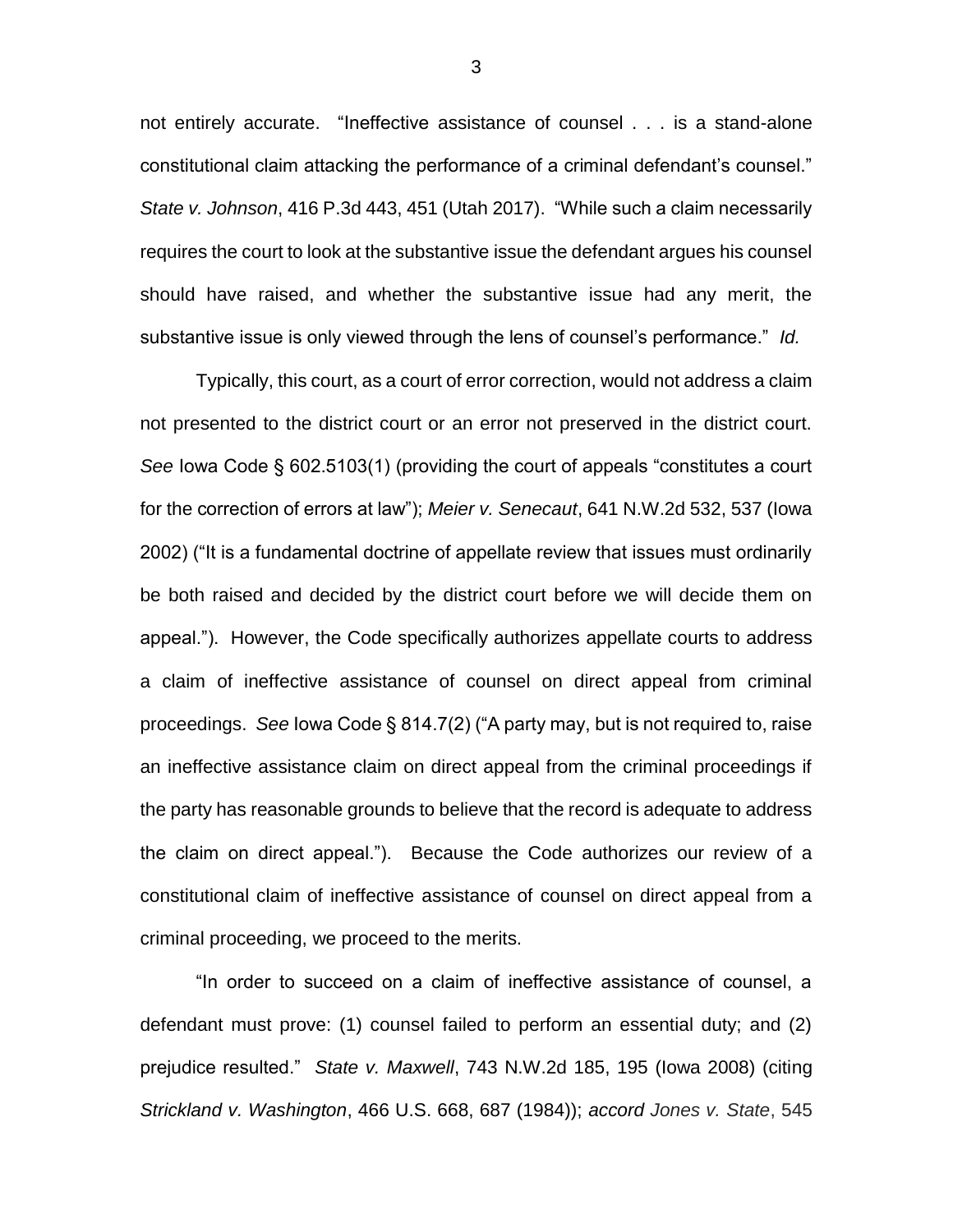N.W.2d 313, 315 (Iowa 1996). "Where a factual basis for a charge does not exist, and trial counsel allows the defendant to plead guilty anyway, counsel has failed to perform an essential duty." *State v. Schminkey*, 597 N.W.2d 785, 788 (Iowa 1999). Furthermore, when counsel allows a defendant to plead guilty to a crime that is not supported by a factual basis, prejudice is inherent. *See State v. Ortiz*, 789 N.W.2d 761, 764-65 (Iowa 2010); *State v. Keene*, 630 N.W.2d 579, 581 (Iowa 2001); *Schminkey*, 597 N.W.2d at 788.

Before the district court accepts a guilty plea, the district court must satisfy itself the guilty plea is supported by a factual basis. *See* Iowa R. Crim. P. 2.8(2)(b); *State v. Amadeo*, No. 11-1426, 2012 WL 2122262, at \*1 (Iowa Ct. App. June 13, 2012). "A factual basis can be discerned from . . . : (1) inquiry of the defendant, (2) inquiry of the prosecutor, (3) examination of the presentence report, and (4) minutes of evidence." *Ortiz*, 789 N.W.2d at 768; *accord Amadeo*, 2012 WL 2122262, at \*1. The relevant inquiry is whether the record before the district court supports a factual basis for each element of the offense. *See Rhoades*, 848 N.W.2d at 29; *Amadeo*, 2012 WL 2122262, at \*3-4 (collecting cases). The court need "only be satisfied that the facts support the crime, 'not necessarily that the defendant is guilty.'" *Keene*, 630 N.W.2d at 581 (quoting 1A Charles Alan Wright, *Federal Practice and Procedure* § 174 (1999)).

To determine whether Gross's guilty plea is supported by a factual basis, we first turn to the elements of the offense. The Code defines arson as follows:

Causing a fire or explosion, or placing any burning or combustible material, or any incendiary or explosive device or material, in or near any property with the intent to destroy or damage such property, or with the knowledge that such property will probably be destroyed or damaged, is arson, whether or not any such property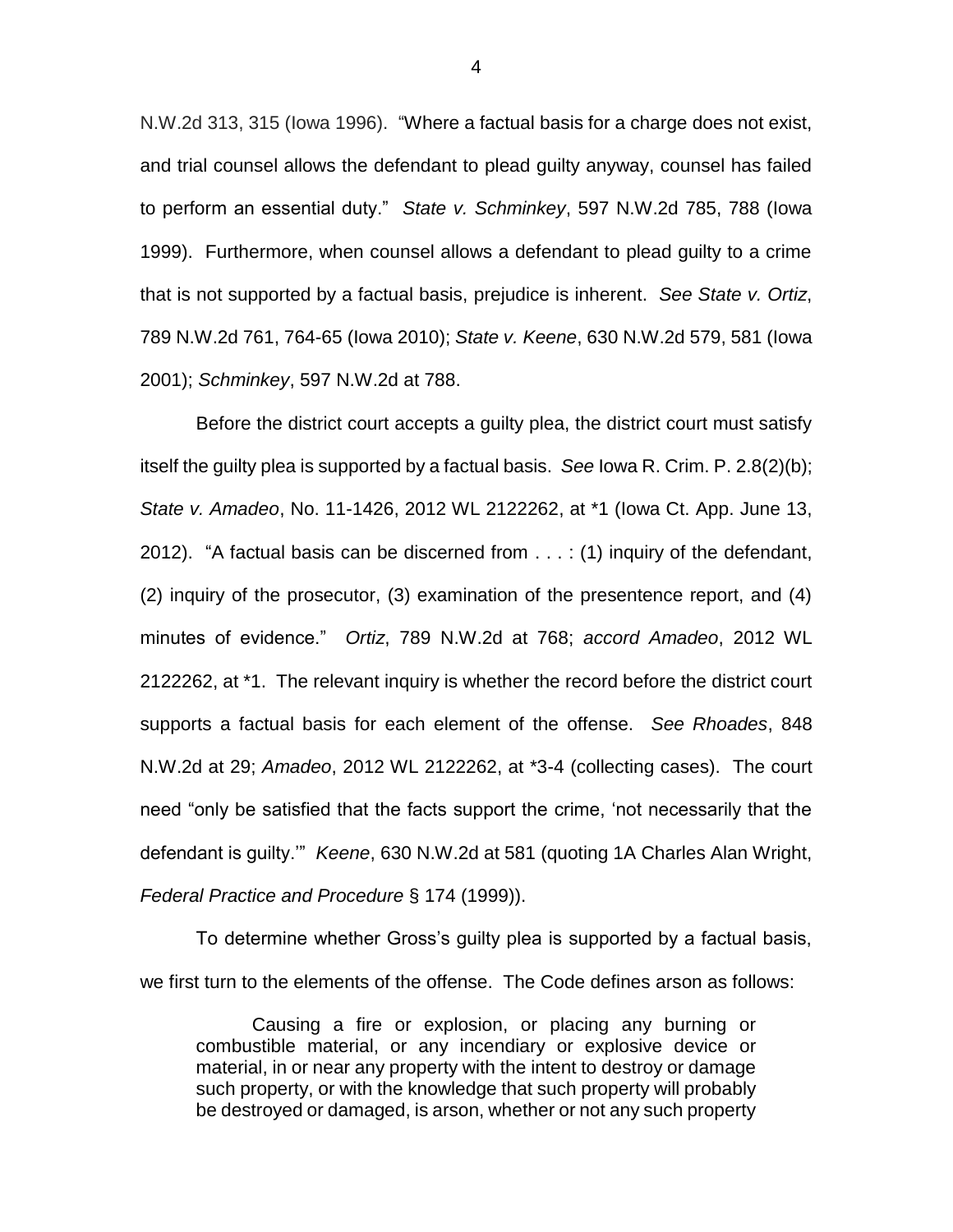is actually destroyed or damaged. Provided, that where a person who owns said property which the defendant intends to destroy or damage, or which the defendant knowingly endangers, consented to the defendant's acts, and where no insurer has been exposed fraudulently to any risk, and where the act was done in such a way as not to unreasonably endanger the life or property of any other person the act shall not be arson.

Iowa Code § 712.1(1).

Arson which is not arson in the first degree is arson in the second degree when the property which is the subject of the arson is a building or a structure, or real property of any kind, or standing crops, or is personal property the value of which exceeds five hundred dollars.

Iowa Code § 712.3.

We have little trouble concluding Gross's plea is supported by a factual

basis. The record reflects Gross set fire to his and his wife's home after becoming

frustrated by financial problems. The fire was put out fairly quickly without

substantial damage to the home. The State charged Gross with arson in the first

degree but reached an agreement in which Gross would plead guilty to arson in

the second degree. During the plea colloquy, the defendant stated he knew his

wife's personal property would be destroyed in the house fire and the property was

worth more than \$500:

MR. ALLEN: What about your wife? Did she have things in [the house]?

THE DEFENDANT: Yes, sir.

MR. ALLEN: Okay. So your fire put her property at a risk of being destroyed as well as your own property; is that right?

THE DEFENDANT: Yes, sir. Yes, sir.

MR. ALLEN: Okay. Thank you, Your Honor. I have no further questions.

THE COURT: Did she—what kind of property did she have in the house? Clothing?

THE DEFENDANT: Clothing, TV, stereos.

THE COURT: Furniture?

THE DEFENDANT: Yes.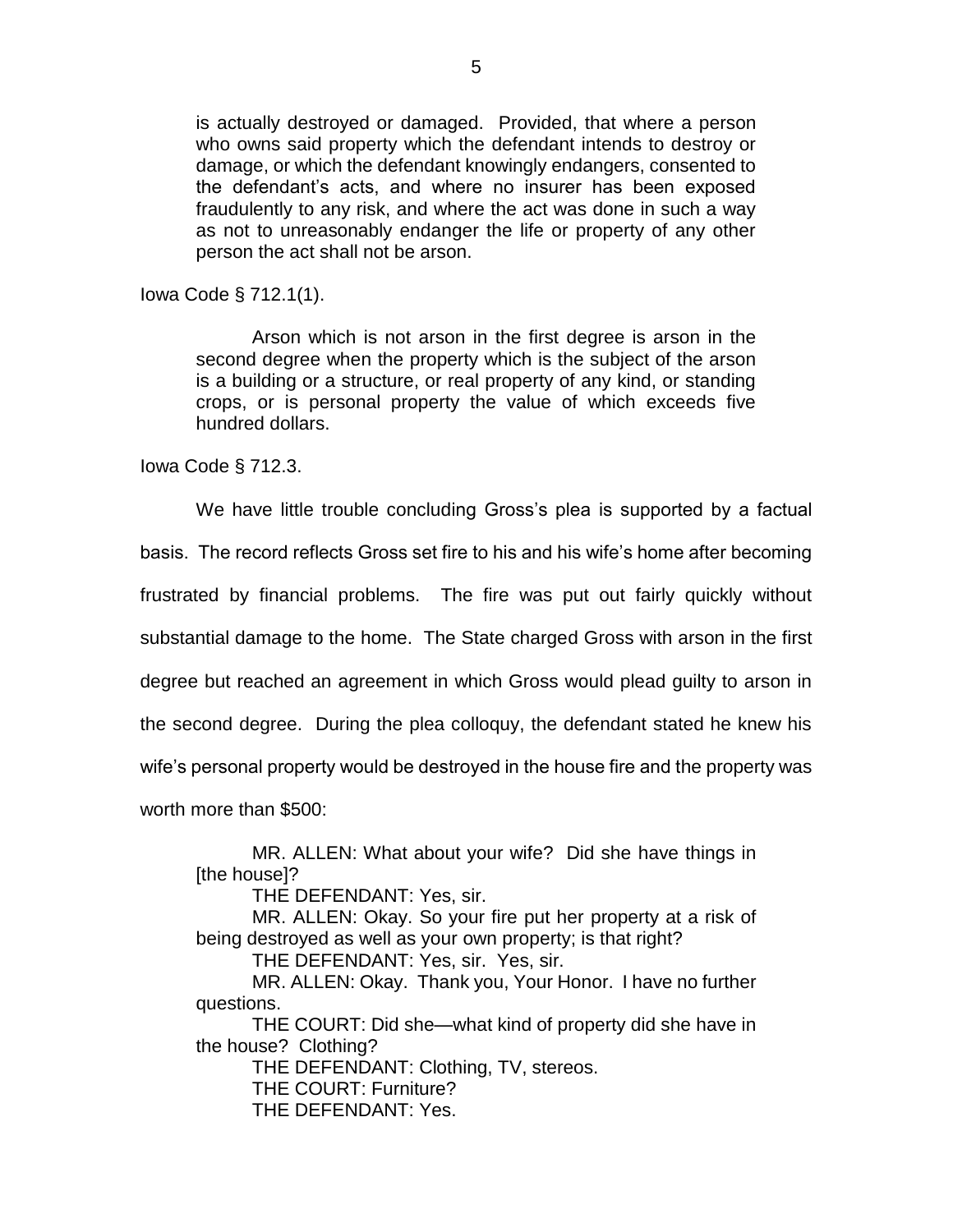THE COURT: And if that fire had been allowed to destroy the whole house, it would have also destroyed the property of your wife; is that true?

THE DEFENDANT: Yes, sir. THE COURT: And would you agree with me that the value of

her property that was in that house was more than \$500?

THE DEFENDANT: Yes, sir.

The defendant's statements, along with other evidence in the record, provided a factual basis to support Gross's plea under the "personal property" alternative of arson in the second degree. *See State v. Ledesma*, No. 18-0253, 2018 WL 5291356, at \*4 (Iowa Ct. App. Oct. 24, 2018) (finding that defendant's admissions that she started a fire in a vehicle and that the vehicle was worth more than \$500, "in conjunction with the remaining plea record was sufficient to support a factual

basis for the plea").

Gross contends the "personal property" alternative of the statute is inapplicable here because the State's theory of the case was the "building or structure" alternative set forth in the statute. Gross's contention has some support in the record:

THE COURT: Now, the State claims that on or about June 29th of this year [Gross] committed arson in the second degree, that [Gross] caused a fire in a home with the intent to destroy or damage that property, and that [Gross] could reasonably anticipate that property would be destroyed, and the value of the property was more than \$500.

[. . . . ]

THE STATE: You mentioned the charging alternative of personal property over \$500, I—as arson second, I think the facts in this case fit better that it's a building.

[. . . . ] THE COURT: Okay. All right. Yeah. Second-degree arson would require that the damage be done to a building or a structure or real property of any kind or standing crops or personal property that exceeds \$500. So if I referred to the \$500, I misspoke. This is charged in a manner that the arson occurred to a building or a structure.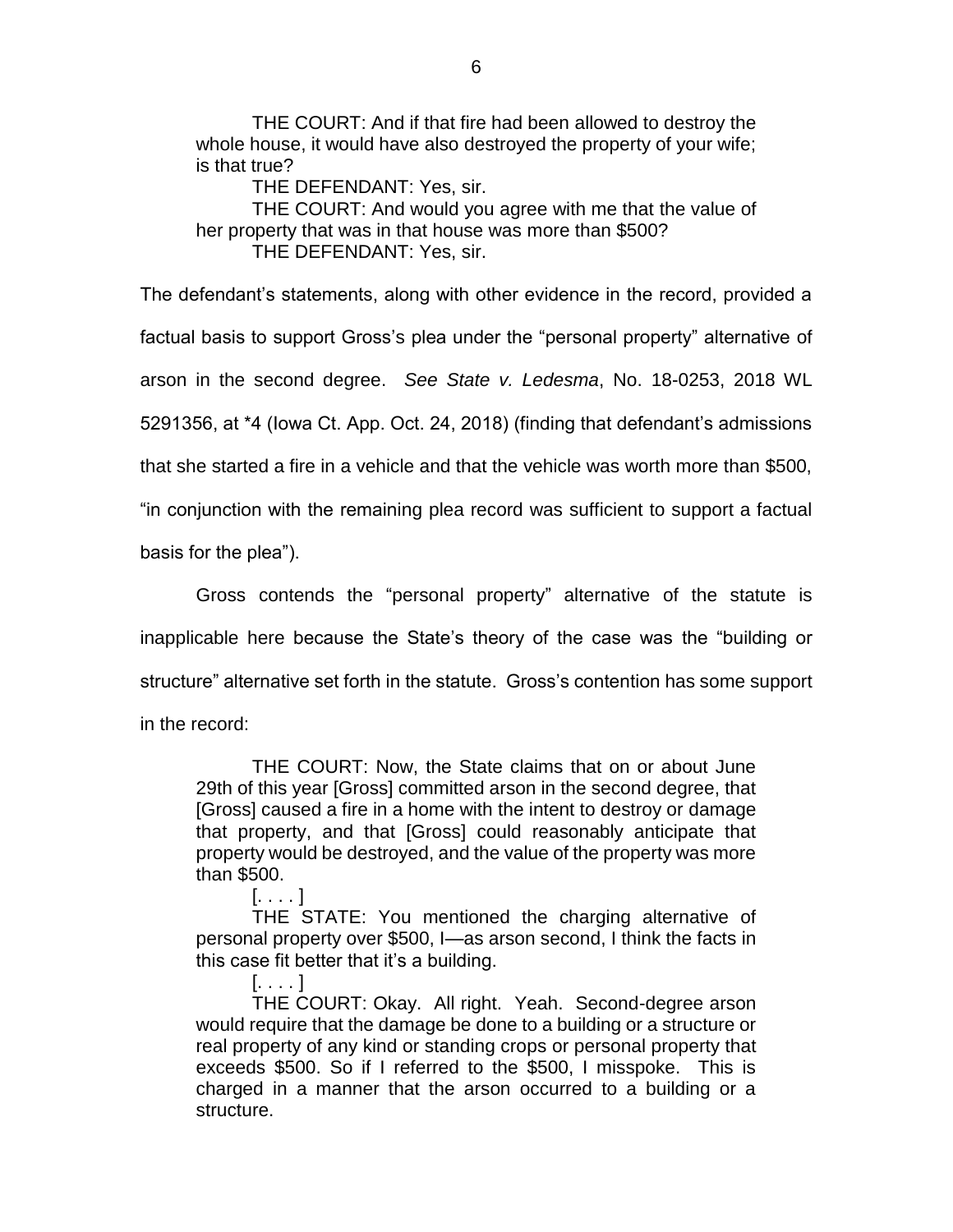Relying on this record, Gross further argues his guilty plea lacks a factual basis because under the "building or structure" alternative one cannot be convicted of arson for setting fire to one's own property absent an intent to defraud an insurer and there is nothing in the record to support an intent to defraud. *See* Iowa Code  $§ 712.1(1).$ 

We disagree with Gross's argument. The "personal property" alternative of committing arson in the second degree is applicable here. Gross was charged by trial information with arson in the first degree. When the State charges a defendant with a criminal offense, that charge carries with it all lesser included offenses. *See State v. Lipsey*, No. 13-1062, 2014 WL 3931434, at \*2 (Iowa Ct. App. Aug. 13, 2014). Arson in the second degree is a lesser included offense of arson in the first degree. *See State v. Royer*, 436 N.W.2d 637, 641 (Iowa 1989). The statute sets forth different modes of committing the offense of arson in the second degree. The State did not file an amended trial information setting forth a specific theory of the case. While the prosecutor thought the "building or structure" alternative was applicable here, that did not preclude the district court from inquiring about another mode of committing the offense. The district court was not bound to limit its inquiry to only the prosecutor's theory. Instead, it was the district court's obligation to determine whether there was a factual basis supporting the defendant's guilty plea to the crime charged. Here, the district court made a record on the "personal property" alternative of committing the offense and satisfied itself the guilty plea to arson in the second degree was supported by a factual basis. There was no error